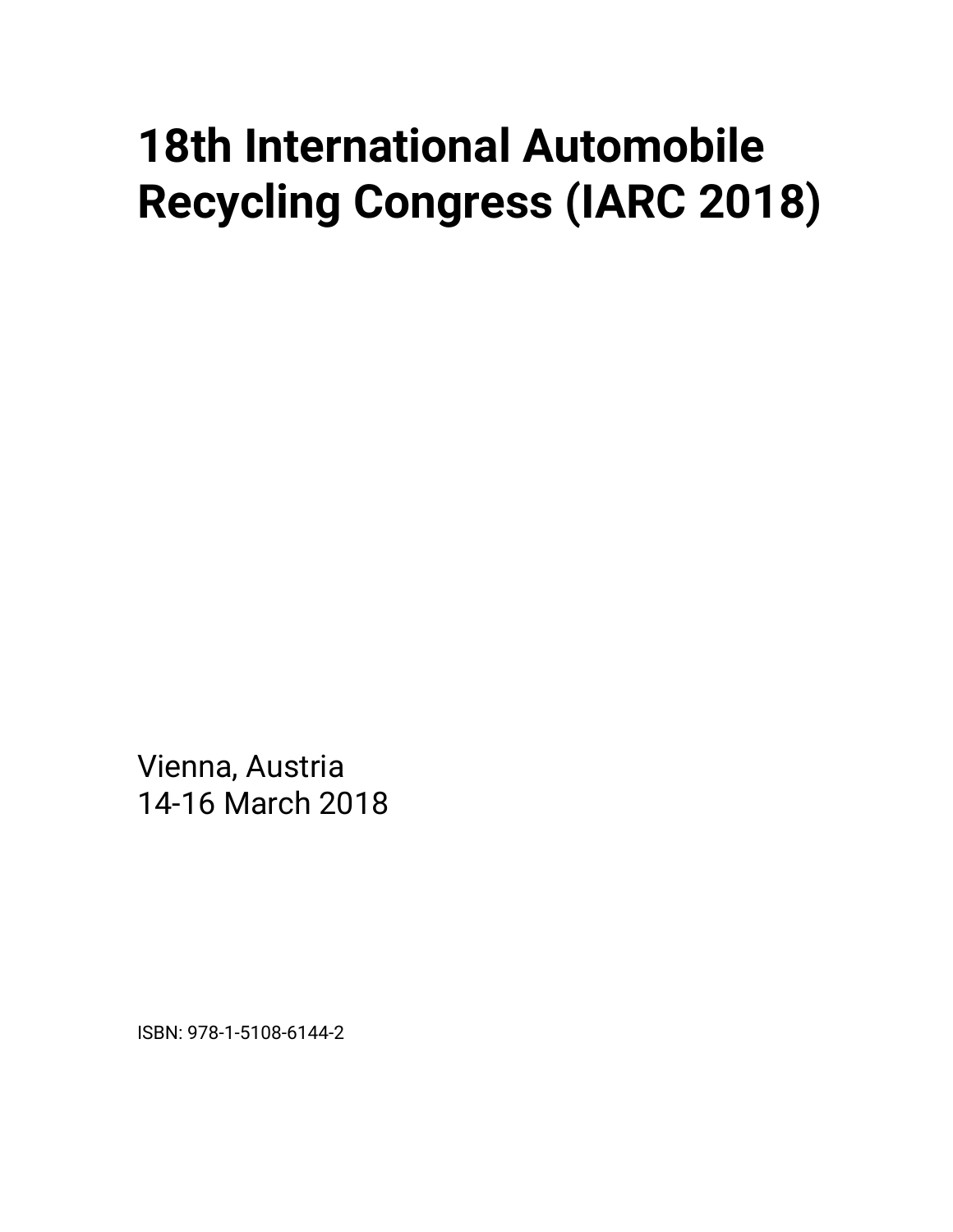**Printed from e-media with permission by:** 

Curran Associates, Inc. 57 Morehouse Lane Red Hook, NY 12571



**Some format issues inherent in the e-media version may also appear in this print version.** 

Copyright© (2018) by ICM AG-International Congress & Marketing All rights reserved.

Printed by Curran Associates, Inc. (2018)

For permission requests, please contact ICM AG-International Congress & Marketing at the address below.

ICM AG-International Congress & Marketing Schwaderhof 7 5708 Birrwil Switzerland

Phone: +41 62 785 10 00 Fax: +41 62 785 10 05

info@icm.ch

## **Additional copies of this publication are available from:**

Curran Associates, Inc. 57 Morehouse Lane Red Hook, NY 12571 USA Phone: 845-758-0400 Fax: 845-758-2633 Email: curran@proceedings.com Web: www.proceedings.com